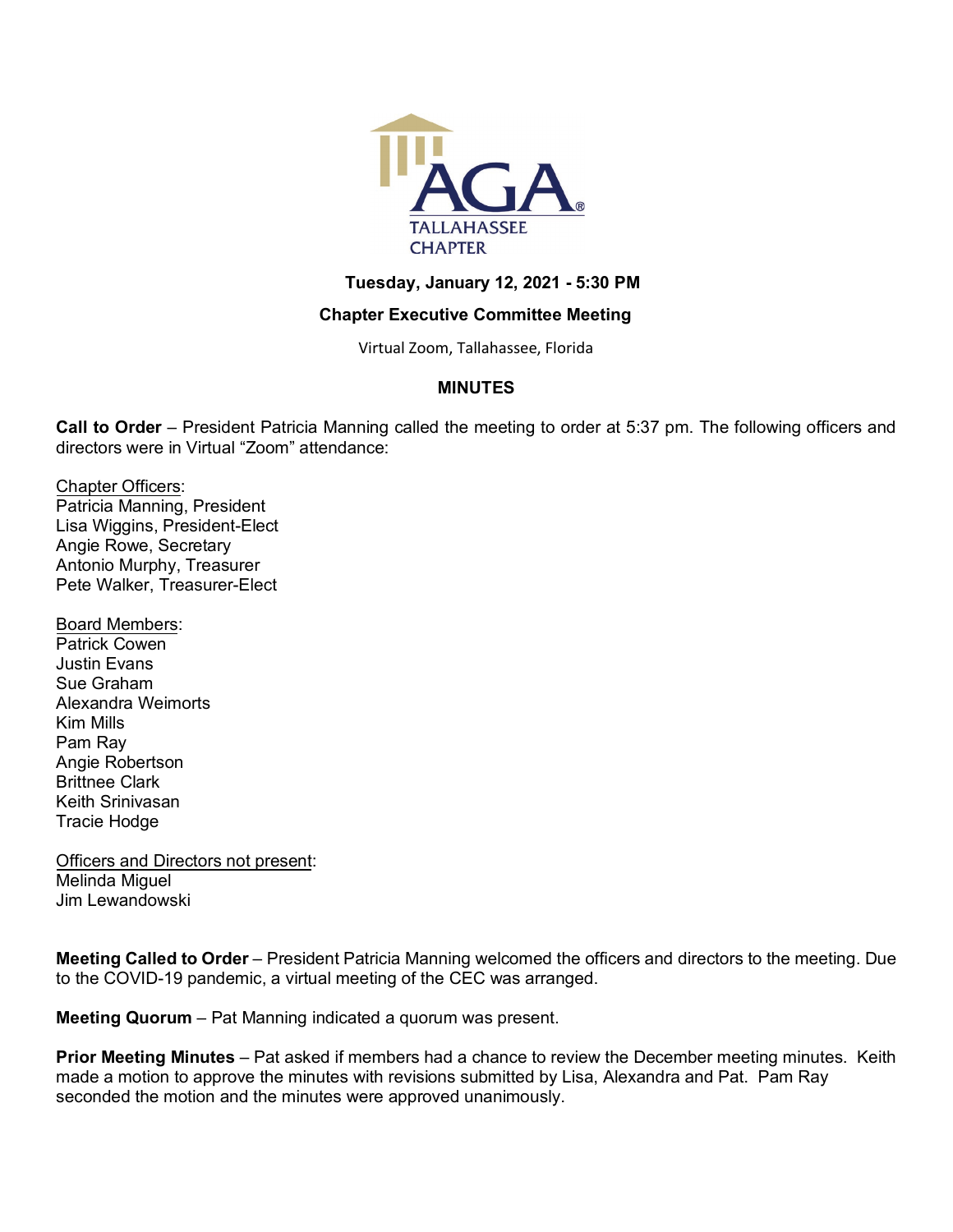#### **New Business:**

#### ACE Awards Check-up (Lisa)

Lisa shared that we submitted the first post check to National based on 3 required report updates and she noted that we have accumulated a total of 2,325 points. The maximum points our chapter can obtain is 5,500 under the new award format and our aim is 4,400 points to reach platinum. Lisa reported that we are over halfway there already. She is collecting information from committee chairs to ensure points are calculated properly and comparing this year's numbers with prior year numbers. Pat noted that we had to come up with goals to get the ACE awards and make sure our chapter is covered. Patrick inquired about gaining GTE points and Lisa explained the different tiers under different sections of the report. Lisa indicated that it isn't a direct correlation of how many people attended, but more about growth and doing more than was done last year.

Pat plans to mention our community service event that we have in place now and provide the link to allow participants to contribute. Lisa explained the tiers related to the community service goal and the initial requirement to have at least one community service event concurrent with a chapter event. Alexandra inquired about as to whether we received any points for submitting a nomination for the LT award (for Patrick Cowen) and Lisa confirmed that we received 25 bonus points for the award nomination. Pat asked us to start thinking about the April nomination for PDT and asking the membership to make these nominations to recognize the hard work of our members. Lisa mentioned the networking and social time goal – we met the tier 1 and tier 2 levels. The requirement to reach tier 3 is that we have networking social time with at least half of the CPE opportunities (she wasn't sure if we could meet this goal). It was unclear whether the requirement meant number of hours or actual events. If it is related to hours, the GTE might help us meet this goal. Pat asked Lisa to check with National for confirmation on this requirement.

#### Community Service

Pat said we have donated \$500 recently to the Kearney Homeless Shelter and we are in the process of collecting donations for the Big Bend Homeless Coalition (through January 21<sup>st</sup>) and we've collected \$95 so far. Pat is sending out more communication on our community service efforts and to let members be aware of what the chapter is doing, which is feedback we received from the membership survey. For Elder Elf, we took care of our 2 members and we were able to make an additional monetary donation. The members discussed the possibility of considering other charitable organizations next year.

#### Membership

Sue mentioned that we haven't had any new members joining lately but those that expired are renewing due to the GTE. Our membership can be between 279 - 289 members, depending on how you classify the members. Pat thanked Sue for reaching out to one of the scholarship recipients from last year, who is willing to moderate one of the GTE sessions and desires to join our chapter's board, although the Tuesday evening meeting conflicts with one of his classes.

#### Finance

Pete sent out the finance reports for October, November and December. Pat asked if anyone had any questions or concerns. Alexandra had a question on the December report on whether we need to file a motion for a budget amendment for webinars based on expenses. Pam confirmed that we previously voted to increase the budget in this category. Alexandra motioned to recommend accepting the financials with the edits (pending the update for the webinar budget) and Sue seconded. The motion was approved unanimously.

## Midday Training Calendar Update

Pat indicated that we have speakers scheduled for every month through May. She asked the CEC if we want to conduct a half day training for June prior to finalizing plans for this month. Alexandra shared her thoughts and felt that we've offered a considerable amount of valuable trainings throughout the year and she thought we should pass on the half day training in June. Patrick agreed with Alexandra. Pat said that Becker expressed an interest to present in June and she noted that they will be one of the exhibitors in the GTE.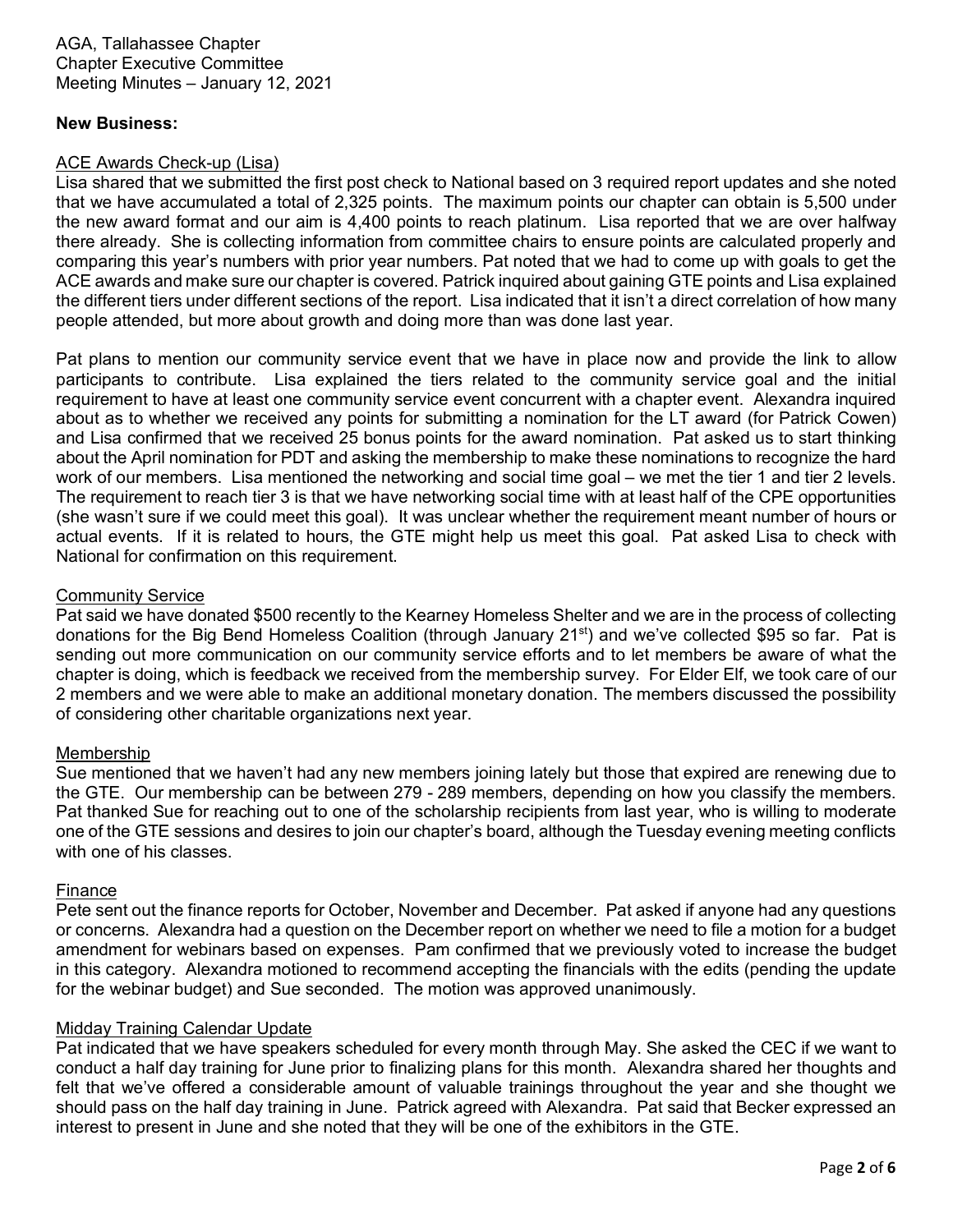# Bylaws

Pat asked if everyone had reviewed the bylaws and she inquired about the procedures' manual for the chapter. She referenced our discussion about members or board members attending a certain number of meetings and she thought this requirement might be better addressed in a policies and procedures manual than including it in the bylaws. Patrick said there has been discussion in the past about creating a procedures manual, but the only one that has been created to date is the GTE procedures written by Jim Maxwell. Alexandra noted that although we don't have a comprehensive procedures manual by committee, the chapter has made enhancements to the website (hosted by National), transitioned to using Quicken and we've been able to improve upon some of our processes over the past 3 years. Alexandra thought we should capture these processes and get them codified for the future officers and directors on the CEC. Pat agreed but shared that the bylaws frequently reference the procedures. Alexandra provided some background on this since a few years ago National provided our chapter with a template to assist in updating our bylaws, and this template contained the reference to procedures, which weren't ultimately created. Alexandra thought we should either create procedures or update our bylaws accordingly to remove this reference. Any changes to the bylaws require a vote by the membership and review by the National Bylaws Committee. Pat recommended that we review the bylaws again and note any changes that should be made by the March meeting, and if we want to include policies and procedures. Kim noted that Steve Burch had suggested in the past that we take time to document our procedures related to different functions and store them in the archives, so this may have been an attempt to pull these procedures together. Pat thought that we should follow what is written in the bylaws, but she suggested that we might need to modify our bylaws if they aren't realistic. Kim asked if Justin could send us the AGA standards for what is required to be included in our bylaws. Justin responded that the template that National provided was just a model for us to go by.

## Update of Annual GTE

- **Venue/Hosting Contract** Pat reminded the CEC that the contract has been signed and the final price ended up being less than the chapter was quoted.
- **Speaker Update** Alexandra noted that we are in good shape with speakers and she mentioned that she had recently received 3 PowerPoint presentations from speakers. Logistics of who to send presentations to and how the process will work with Turnbull was discussed. Polling questions were brought up and Patrick indicated the Conferences i/o component that we use for CPE tracking has a feature in it where the speakers can include polling questions and when the question comes up, it will be pushed to the app. Once attendees respond to the question it could assist us with attendance tracking. Pat noted that the polling questions have been used in the midday training. Alexandra asked if the polling questions are required from the speakers and Pat responded that the polling questions are optional. Pam thought there should be letters on all the presentations regardless of whether polling questions are used to be consistent and to avoid confusion on what is required to gain CPE credits. The logistics of how the letters would be assigned was discussed by members. Pat indicated she would follow up with National on the process for assigning the CPE letters to the presentations. Pat confirmed that Alexandra should send the presentations for the speakers to the CEC members (both the PowerPoint and the PDF). Patrick inquired about the process we will use to obtain the letters from attendees and Pat suggested that the attendees send them through the app. Lisa noted that National required participants in last year's CGFM to email the letters to a point of contact to obtain CPE credits.
- **Update of Governor as Intro Speaker** Kim said that Melinda hasn't been able to get an answer as to whether the Governor could provide the keynote address, live or pre-recorded, or whether the Lieutenant Governor could provide the address. Members discussed how long we should wait for this confirmation and who we would want to serve as backup. Dr. Murdock at TCC was mentioned as a possible alternative and multiple CEC members thought that Pat would do an outstanding job providing the introduction. Pat appreciated the recommendation and she agreed to serve as a backup. The members thought we should give a deadline of 5:00 pm on Friday, January 15 for confirmation from the Governor's Office if they plan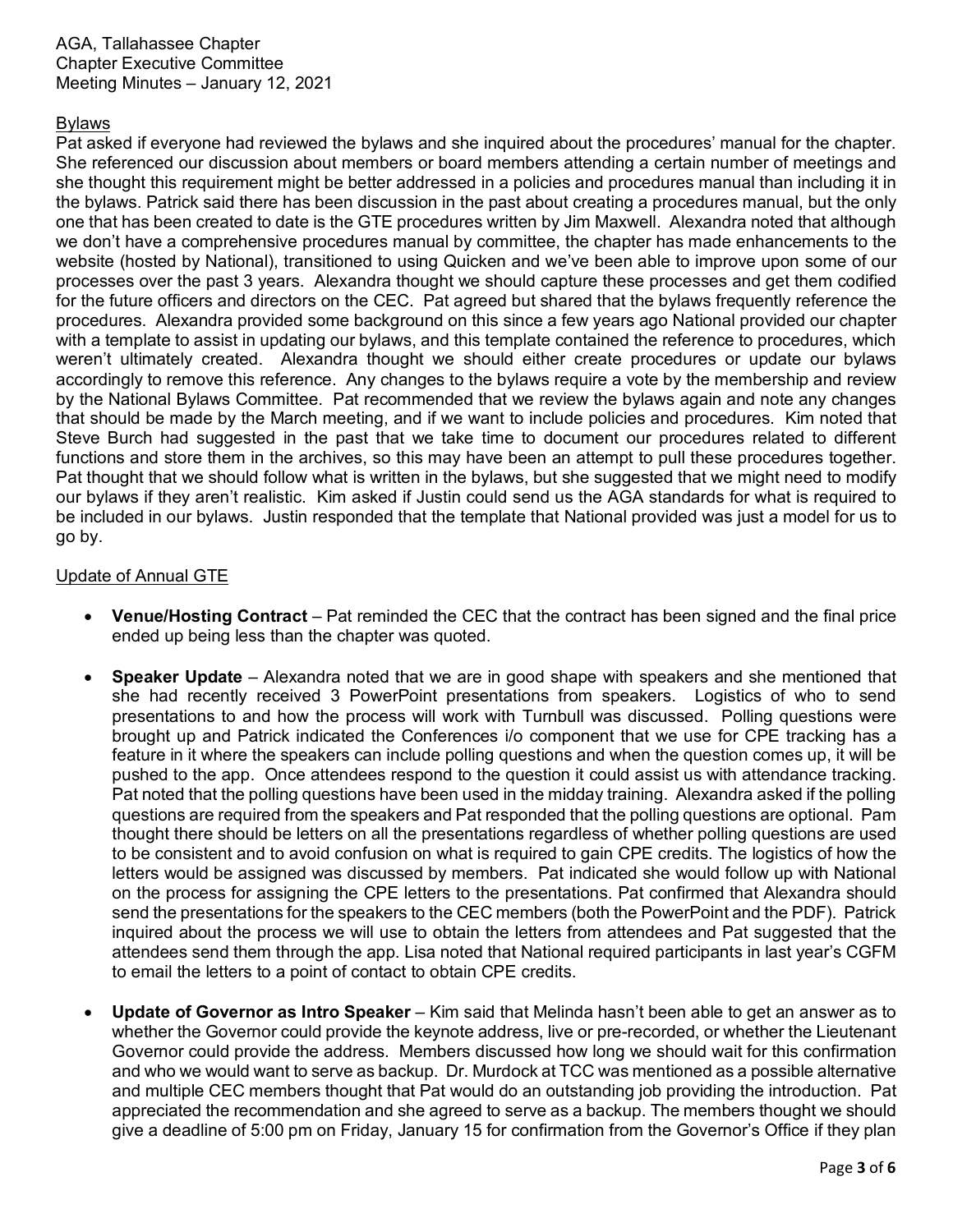to fulfill this role. The presentation would need to be approximately 15 minutes and if pre-recorded, it would need to be provided to the chapter by 5:00 pm on Friday, January 22.

- **Schedule –** Pam confirmed that she sent the final program to Pat for review and the keynote speaker was the only one missing. Kim asked if Pat would be sending out the schedule to the entire membership once it's finalized. Pam mentioned that we usually send out the final program to attendees. Kim noted that she needs a final copy so that she can schedule the moderators and provide them with instructions on how to moderate virtually. She asked CEC members to assist with moderating or helping with instructions if they can.
- **Registration Status** We currently have 120 registrants for the GTE. Pat said she sent out another GTE registration reminder today.
- **Status of app –** Patrick indicated the app is live and it is in the Google Play Store and in the app store for participants to download. He noted that Keith did an exceptional job getting everything completed. All sessions were loaded along with the speakers, their headshots and bios. The CPE designation is in the app and Keith is loading some of the buzz notifications. The only outstanding item is to provide the engage linkage to take the attendees to Conferences i/o for the polling questions. Patrick asked us to download the app as soon as possible so that we could test it out and notify them of any errors. An error was noted by some members that use iPhones. Patrick and Keith planned to work together to remedy these errors. Personify has asked us for the contact list of attendees to promote the app so that attendees download it prior to the GTE. Patrick confirmed that we should send a list of current registrants now and then an updated registrant list a week prior to the event.
- **Exhibitor Update** Pat said that we currently have 3 exhibitors donating \$500 (FAMU, Williams & Fudge, Inc., and Becker) and KPMG is donating \$1,000. She asked the members if we want to extend the offer for exhibitors to moderate if we fall short on moderators, even for the ones that donate \$500. There weren't any objections to this plan if moderators are needed. Contact information for participants was requested by one exhibitor and Pat thought we should send it to all exhibitors to show our appreciation for their donations and involvement, and Patrick agreed. Pat asked if anyone objected to sending this contact information and no concerns were noted. Kim reminded members that we are offering exhibitors the option to display their logo in the app and on the webcast and she asked exhibitors to provide this information by Friday for submission to Patrick and Keith. Exhibitors are also provided a link to upload their pamphlet and members discussed options for where to post this information. Patrick confirmed that Keith will send this information to Personify and they will load the exhibitor information in the app. Patrick suggested in the future that we might want to advertise that we will share attendee contact information at the \$1,000 donation level to entice exhibitors to donate more.
- **Zoom Background –** Pat plans to send a professional AGA background for speakers to use during the GTE. She thanked Alexandra for creating the background and many members thought it looked great.

## **Old Business:**

There wasn't any old business to discuss.

## **No Committee Reports Requested**

- Awards
- Records Management
- Early Careers/Student Membership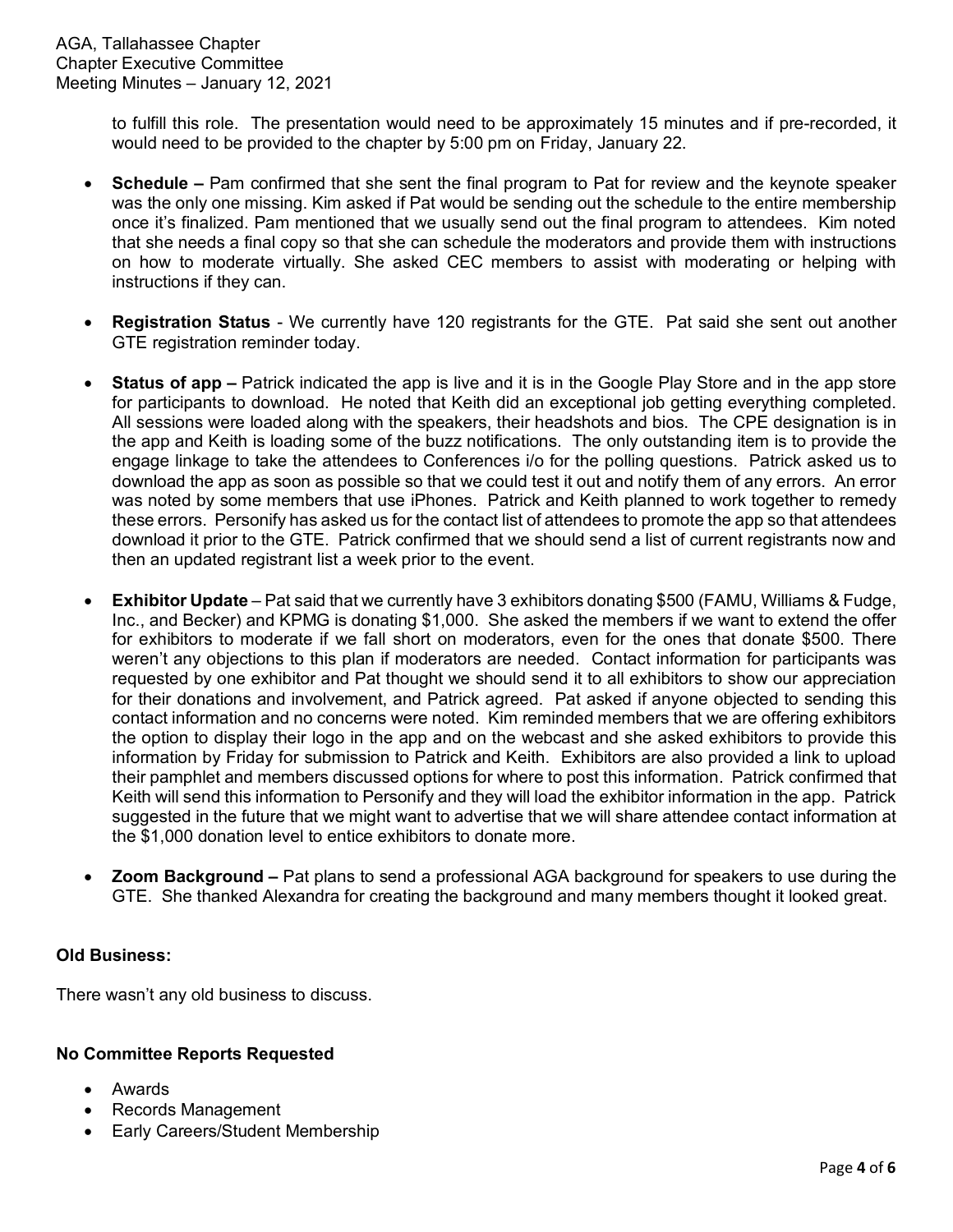AGA, Tallahassee Chapter Chapter Executive Committee Meeting Minutes – January 12, 2021

- Education
- Website/Newsletter
- CGFM

## **Other Topics**

- Sue mentioned that a member asked if we could post information on our website about the monthly speakers for the current year. Pam indicated she will post this information to the website.
- CPE tracking was discussed and how we handled it last year for the GTE. Patrick confirmed that CPE was tracked through the app last year and he has a PDF that he indicated he can send Sue for her records. Keith will enter the number of CPE hours for each session into Conferences i/o and when the attendees register their attendance for each session, it will automatically track the number of CPE hours. We will also have a verification process to ensure that attendees capture the appropriate CPE letters for each session to receive credit.
- The registration process for the GTE was discussed and how some registrants in the past have registered before the early bird deadline but haven't paid by this deadline. Pat is following up on registrations that fall in this category on an individual basis to remind them to remit payment by January 15. Pat asked members if they are okay with early bird registrations that haven't paid by January 15, but they have a purchase order in place. There were no objections to honoring the early bird pricing for these registrants. Pat mentioned that she is verifying registration payments with Antonio on a regular basis so that she can send out timely reminders to registrants.
- Pat followed up with the technology team at Turnbull and they would like to schedule a dry run with us on January 22. Pat asked who would like to volunteer to participate in this practice session, and a few members expressed an interest to join, such as Kim Mills, Angie Rowe, Pam Ray, Alexandra Weimorts, Lisa Wiggins and Pat Manning. Turnbull will send more information tomorrow with the meeting details and Zoom link, and then a practice run with speakers will be scheduled on February 4 and 5.
- Kim inquired as to whether we have any networking and social plans for the GTE. Pat would like to find a motivational speaker or some type of entertainment toward the end of the day on Thursday for possibly 30 to 45 minutes. She asked members to share any ideas via email to all CEC members. Lisa had previously mentioned that networking efforts could help us gain points with the ACE awards.
- Pat asked when we should ask for chapter award nominations from the membership and Kim thought that we should start this process in March since they are due by May.
- Pat noted that the PDT notification should be published no later than February due to the April deadline and scholarships should be sent out soon as well. She mentioned that she will personally reach out to the chairs of departments at universities so that we can get as many scholarship applicants as possible.
- Moderators were further discussed, and Kim mentioned that as she receives volunteers to moderate, she will first confirm that they have registered for the GTE. She asked Pat to clarify in the next communication to members about the GTE that moderators are required to be registered. Pat reminded us of our goal to sponsor students and that we could accomplish this with the GTE to meet one of the challenges the National President set for our chapter. One of the students was willing to moderate and she thought this would be an excellent opportunity to think about sponsoring students in up to 7 events to try to meet our goal. Members agreed and thought this was a great idea. Lisa asked if we were seeking to target students within certain majors and Pat responded that the National President would like for us to reach out to not just students, but young professionals as well. Members thought this was fine. Patrick responded to Lisa's question as he thought we should aim for students pursuing a degree in any field that the AGA encompasses such as accounting, finance, business or information technology, but he thought it was fine to also pursue sponsorship of young professionals.
- Lisa reminded members of our 3 nomination deadlines for this spring. We have the nominations for chapter awards that Kim previously mentioned, which are due in May for the June luncheon. The second is the nomination for the PDT and it is due April 1. The third nomination type is for our officers